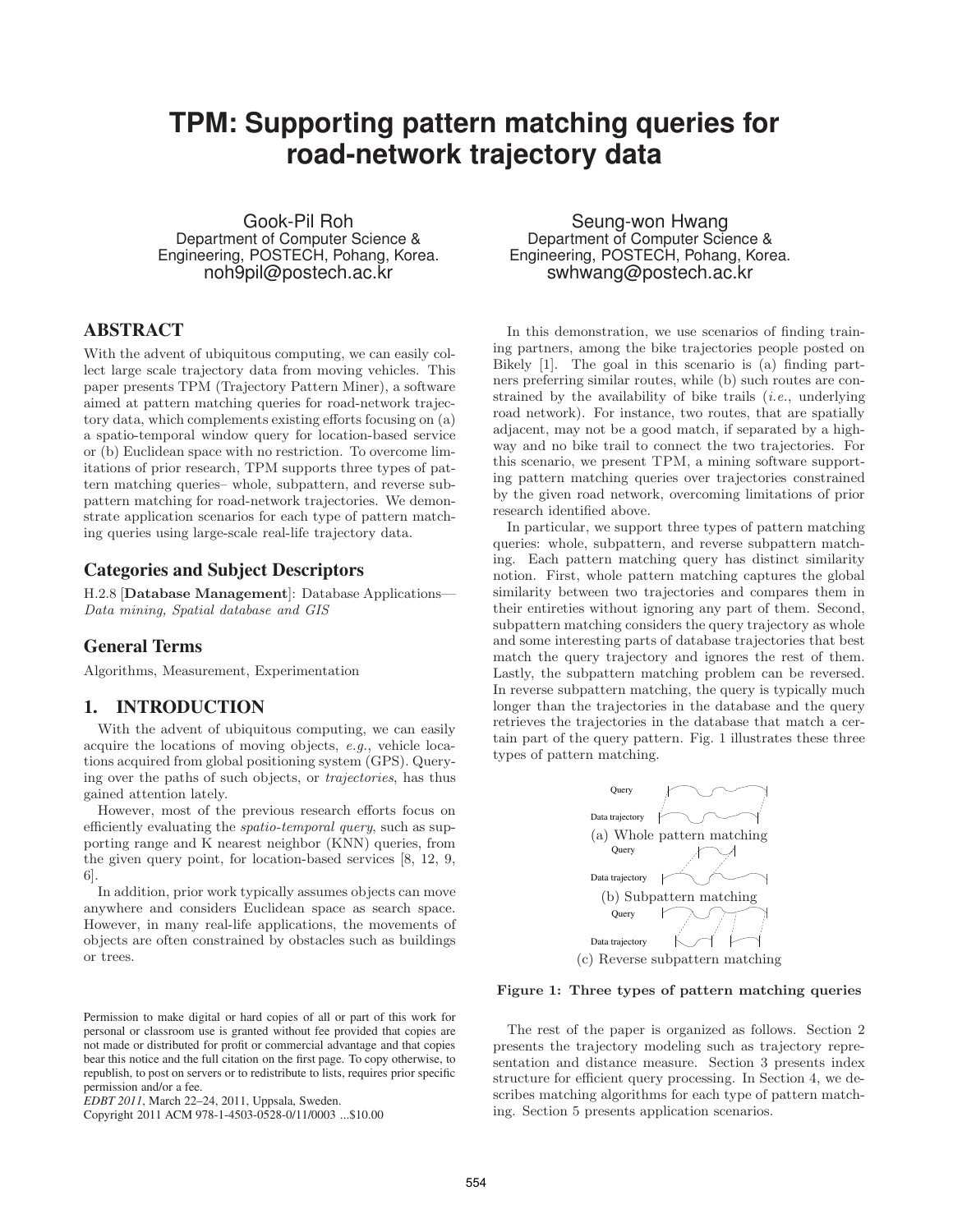## **2. TRAJECTORY MODELING**

We model a trajectory as a *connected* sequence of road segments, such that each road segment of a trajectory should be connected to the next road segment in the sequence. A road segment is defined by its starting and ending positions. With this representation, we can represent the restriction of road networks and the spatial proximity of road segments, without being affected by different sampling rates of moving objects.

The *raw* trajectories from positioning devices such as GPS, typically consists of quadruplets  $(x, y, p, v)$ , where x and y are location points (2D points), while  $p$  and  $v$  are the time stamp and the speed respectively. Most of the prior researches take the raw data "as is" as input, which cannot represent the restrictions of the underlying road networks. In contrast, our proposed trajectory representation uses a sequence of road segments, which requires a pre-processing phase to transform the raw data into a sequence of road segments. We leave the details on how to convert raw trajectories into the sequence of road segments, in our technical paper [10].

Once converted, we use the following distance measures reflecting the constraints of the underlying road-network, which we discussed in [10].

DEFINITION 1 (ROAD SEGMENT DISTANCE [10]). *Given two road segments*  $r_i$  *and*  $r_j$ *, the road segment distance is defined as follows:*

$$
d(r_i, r_j) = \max\left\{\overrightarrow{d}(r_i, r_j), \overrightarrow{d}(r_j, r_i)\right\},\tag{1}
$$

 $\overrightarrow{d}(r_i,r_j)$  *is a one-way road segment distance from*  $r_i$  $to$   $r_j$ .

DEFINITION 2 (TRAJECTORY DISTANCE [10]). *Given two trajectories*  $T_a = [a_1, \ldots, a_n]$  *and*  $T_b = [b_1, \ldots, b_m]$ *, the distance between them is defined as follows:*

$$
D(T_a, T_b) = \max\left\{\overrightarrow{D}(T_a, T_b), \overrightarrow{D}(T_b, T_a)\right\},\tag{2}
$$

 $where \ \vec{D}(T_a, T_b) = \max_{a_i \in T_a} \min_{b_j \in T_b} d(a_i, b_j)$  *is one-way trajectory distance from*  $T_a$  *to*  $T_b$ *.* 

We extended the intuition of Hausdorff distance to our trajectory representation. Similar to Hausdorff distance, the distance measure can be explained as the longest path from each road segment to its closest road segment in another trajectory and the distance measure is metric [10].

#### **3. INDEX STRUCTURE**

For an efficient query processing, we index trajectories with M-tree [7] index structure based on the distance measure [10] between trajectories.

As our distance measure fulfills the metric property [10], we can use any index structures designed for the metric space, *i.e. metric tree*, such as the gh-tree [11], the GNAT [5] and the M-tree [7]. These metric trees all exploit the triangular inequality of distance metric to prune out irrelevant objects. Among these trees, we pick M-tree as our choice of the index structure for the following reasons: M-tree is the only one that is optimized for large secondary memorybased data sets [4]. Other metric trees are main memory index structures, which cannot handle the trajectory database



Figure 2: M-tree example: (a) M-tree structure and (b) covering radii

whose size is bigger than the capacity of the main memory. In addition, M-tree is reported to be more scalable than other approaches in [7].

As preliminaries, we briefly overview how M-tree works: The leaf node of M-tree contains the objects, whereas the non-leaf node stores the representative objects, which are selected among objects in the sub-tree using a selection algorithm described in [7]. Both leaf and non-leaf node also include the distance to the parent object. In the case of nonleaf node, two additional features are stored, in addition to the representative object: a pointer to the sub-tree and a covering radius that is the distance between the representative object and the farthest object from the representative object in the sub-tree. We illustrate an example of the Mtree structure in Fig. 2(a) with the covering radii denoted by dashed arrows for three representative objects, *i.e.* O4,  $O_5$ , and  $O_6$ , in Fig. 2(b).

## **4. QUERY PROCESSING**

Given a query trajectory, TPM supports the three types of pattern matchings: whole, subpattern, and reverse subpattern pattern matching. For each type of pattern matching, TPM supports two types of similarity searches: range search and *k*-NN (nearest neighbor) search. The range search is to find the trajectories with distance smaller than userspecified threshold value. The *k*-NN search is to find the k trajectories with the smallest distance.

### **4.1 Whole pattern matching**

Whole pattern matching searches for the trajectories whose movement patterns are globally similar to the given query trajectory. To support the range and KNN search, we can simply employ the range and KNN search algorithm of Mtree [7]. During the traversal of M-tree, for each non-leaf node, we need to decide whether its sub-tree can be pruned out– Fig. 3 shows the pruning condition of the whole pattern matching. If the distance d between a query trajectory  $T<sub>q</sub>$  and a representative trajectory  $tr(O<sub>i</sub>)$  of a non-leaf node  $O_i$  is bigger than the sum of search range  $\epsilon$  and scope  $s(O_i)$ , the distance between every object in the sub-tree of  $O_i$  and  $T_q$  is also bigger than  $\epsilon$ , which suggests that  $O_i$  can be safely pruned out. With this pruning condition, we can conclude that, in the case of Fig. 3, we do not need to investigate the child nodes of  $O<sub>1</sub>$ , because the pruning condition  $d > \epsilon + s(O_1)$  is satisfied.

#### **4.2 Subpattern matching**

Subpattern matching searches for all the trajectories which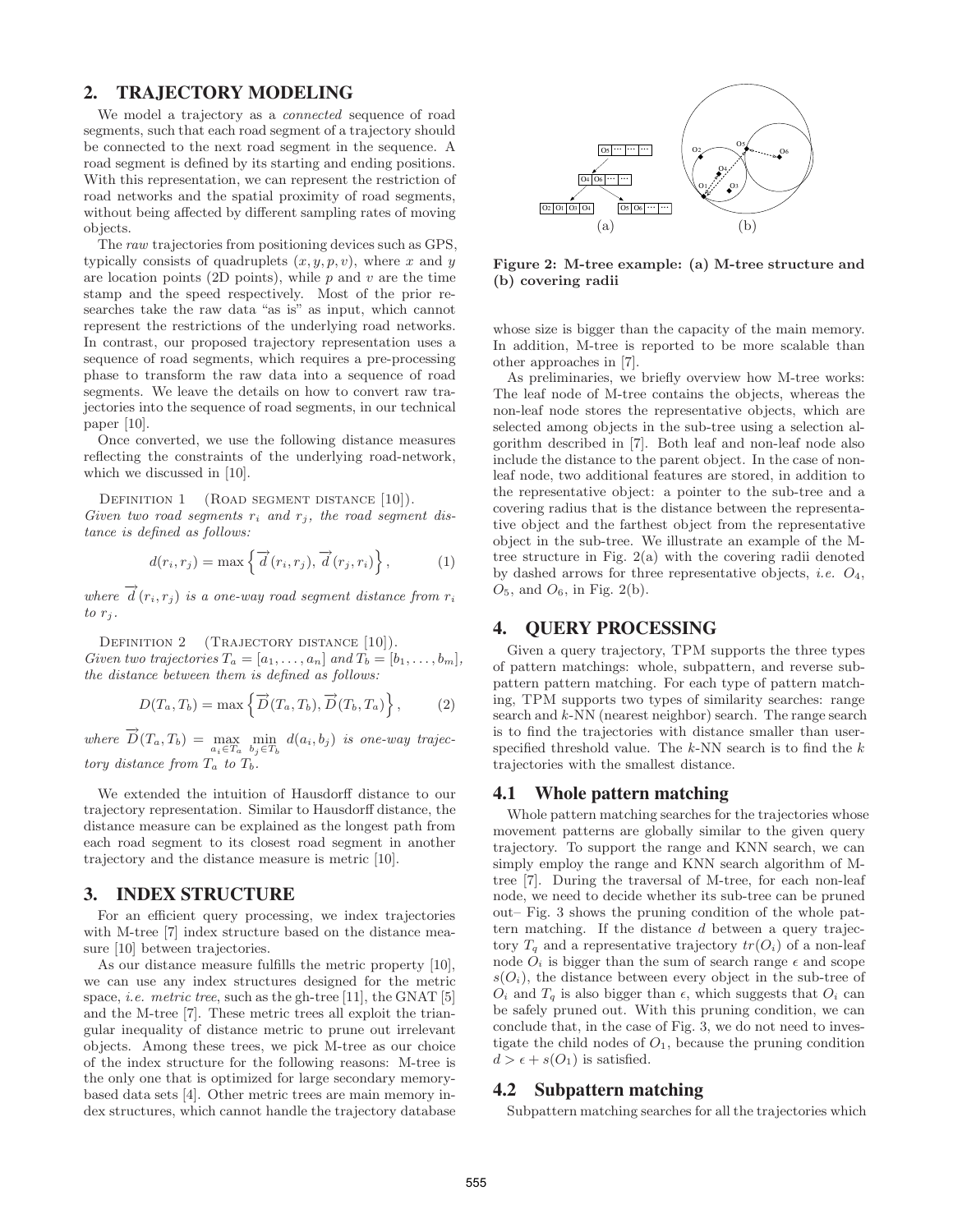

Figure 3: Pruning for whole pattern matching

include a similar pattern to a query trajectory. While we used *two-way* distance for the whole pattern matching, as we need to consider all the road segments of the trajectories to globally match the query, in the subpattern matching, we only need to consider the closest segment to the query, to quantify how well the specific closest segment to the query matches the query pattern.

The *one-way* distance,  $\overrightarrow{D}(T_q, T)$ , perfectly captures such a notion, which is only affected by the nearest road segment of a trajectory T from each road segment of Tq. If the *oneway* distance  $\overrightarrow{D}(T_q, tr(O))$  between a query trajectory and the representative trajectory  $tr(O)$  of a non-leaf node  $O$ , is bigger than  $\epsilon + s(0)$ , all the trajectories in the sub tree of O can be safely pruned out.

For subpattern matching, we can thus simply modify the pruning condition by using *one-way* distance  $\overline{D}(T_q, T)$  to identify the closest subpattern to the query pattern. KNN and range search algorithms for subpattern matching can be straightforwardly implemented by replacing the pruning conditions to use one-way distance,  $\overrightarrow{D}(T_q, T)$ .

## **4.3 Reverse subpattern matching**

Reverse subpattern matching is used when the database contains short trajectories and the users want to know which trajectories are included in the query trajectory. For this matching, another one-way distance  $D(T, T_q)$  can capture the notion well, by identifying the closest query segment to trajectory data, instead of  $D(T_q, T)$  used for subpattern matching. Similarly to subattern matching, KNN and range search algorithms for reverse subpattern matching are straightforwardly implemented by replacing the pruning conditions to use one-way distance,  $\overrightarrow{D}(T, T_a)$ .

#### **5. DEMONSTRATION SCENARIOS**

We designed our demo to demonstrate three types of pattern matching queries (whole, subpattern, and reverse subpattern matching) for the real dataset that we collected from Bikely website [1].

Specifically, we collected 12971 real-life bike trajectories in California from Bikely. The average number of sampling points in trajectories is 470 and the average length of trajectories is 38.54 (km). We obtained the road network data of California in a TIGER/LINE format from U.S. Census Bureau [2].

Figure 4 illustrates our user interface of TPM where users can issue a query by uploading a query trajectory file in the GPX format that most GPS softwares support or choosing a query trajectory among example trajectories. Given the query trajectory, TPM shows the top ranked trajectories, superimposed on underlying road network, for all three types of pattern matching queries.

TPM: Supporting pattern matching queries for road-network trajectory data



Figure 4: User interface of TPM

We implemented TPM in  $C/C++$  programming language on top of R-tree [3] (for indexing road networks) and Mtree [7] (for indexing trajectories), and web interface in Perl programming language. Our Web-based demo is available at http://ids.postech.ac.kr/TPM.

We present application scenarios for each type of pattern matching and illustrate top ranked trajectories that TPM returns in each scenario. Note that a thick polyline indicates a data trajectory while a thin polyline indicates a query trajectory in Fig. 5, 6, and 7.

#### Example 1. Whole pattern matching

*Suppose trajectory* q<sup>3</sup> *of Fig. 4 represents a commute from work to home of some user. He can then query a whole pattern matching with*  $q_3$  *to retrieve other trajectories sharing globally similar routes to train with. Fig. 5 illustrates top-4 trajectories that are retrieved by whole pattern matching query when the query trajectory is* q3*.*



Figure 5: Top-4 trajectories of whole pattern

#### Example 2. Subpattern matching

*Suppose that there is a road construction plan, say*  $q_3$  *in Fig. 4. An administrator plans to alert the users who may*